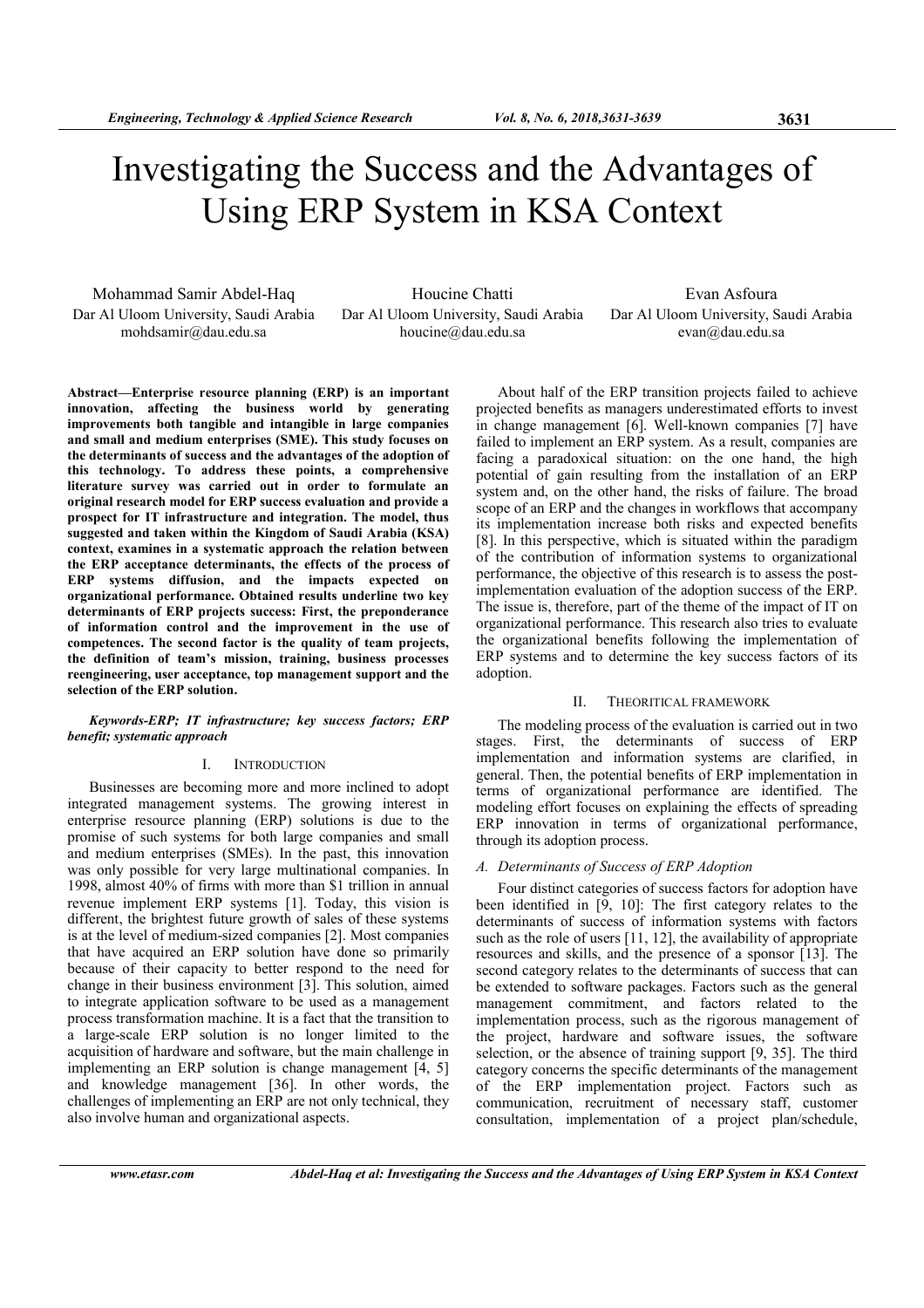supervision and feedback at each step and troubleshooting [14], are all important to successfully manage the ERP project. The last category of success factors relates to the actual implementation of ERP systems. In addition to standard project management factors, information technology projects also require additional success factors because of their impact on an organization's structure and business processes.

It should be emphasized that the success of an ERP implementation, defined in terms of determining factors, is limited, if its relationship with the organizational and cultural context is ignored [15]. The list of success factors presents a static perspective of success and does not identify the processes by which these factors operate as well as their links or correlations [9]. As a result, factors can be usefully combined with approaches that focus on the broader understanding of contextual and "process" characteristics, to better explain how and why factors and outcomes are related [9, 15]. Authors in [16] examined the determinants of successful ERP implementation in Saudi Arabia, and they proposed a conceptual model which was developed based on internal and external factors. The internal factors covered business process reengineering, team competence, project management support, and top management support. The external factors covered vendor support and consultant competency. Authors in [17] defined critical success factors (CSFs) contributing to the success of ERP implementation in Saudi Arabia. The research identified 13 most important ERP CSFs, extracted from previous studies in this field.

# B. Evaluation Factors of ERP Impact

Several studies and numerous examples of companies deal with the success of the ERP implementation, process and analyze the post-implementation benefits notably through their impact on business performance [18-22]. Authors in [18] summarize the impact of ERP. Table I explains the taxonomy of benefits across five dimensions. This structure is validated and consolidated in [23]. It constitutes an indispensable contribution, both theoretical and practical, to differentiate the impacts of ERP, to be usefully retained in the construction of the theoretical scheme of this research.

## C. Theoretical Scheme of Research

Based on the theoretical foundations, a theoretical scheme for evaluating the post-implementation success of ERP was developed. This schema is a systemic representation of the evaluation at a given moment of the process of transformation of resources used during implementation. It postulates the existence of a theoretical structure of the concepts mobilized, to study causal relationships between the identified determinants of success and the characteristics of innovation (in terms of advantage technical and enhancement of IT infrastructure capabilities) and IT application integration, with the success of ERP adoption and implementation. This schema is a simplified representation of reality that aims to establish direct and indirect effects of the two explanatory levels (mobilized resources and transformation process) on the level of the benefits derived from the use of an ERP. Based on this systemic approach, widely used in management science to evaluate IT performance and impact [24], the theoretical

scheme, shown in Figure 1, presents a three-dimensional structure for the levels of analysis.

| TABLE I. | ERP BENEFITS [18] |
|----------|-------------------|
|          |                   |

| <b>Dimensions</b> | <b>Sub dimensions</b>                                 |
|-------------------|-------------------------------------------------------|
| Operational       | Cost reduction                                        |
|                   | Deadline mitigation                                   |
|                   | Improved productivity                                 |
|                   | Quality improvement                                   |
|                   | Improved customer service                             |
|                   | Better resource management                            |
| Management        | Improved decision-making and planning                 |
|                   | Improved performance                                  |
| Strategic         | Support to the growth of the case                     |
|                   | Support to business alliances                         |
|                   | Construction of business innovation                   |
|                   | Construction of cost leaderships                      |
|                   | Generate product differentiation                      |
|                   | Construction of external links (customers and         |
|                   | suppliers)                                            |
|                   | Expansion on a global scale                           |
|                   | E-commerce accommodation                              |
|                   | Business flexibility for current and future changes   |
| Technology        | Cost reduction of T.I.                                |
|                   | Increased opportunities for the infrastructure of T.I |
|                   | Support for organizational change                     |
|                   | Business learning facilitation                        |
|                   | "Empowerment"                                         |
| Organizational    | Common vision construction                            |
|                   | Change of employee behavior                           |
|                   | Employee satisfaction and morale improvement          |



Fig. 1. Theoretical scheme of determinants of adoption success

Regarding Figure 1, one can see an entry level, characterizing the resources or critical success factors (CSF) that were mobilized during the pre-implementation phase of an ERP (relating to information systems, software packages, project management). These resources are likely to affect both the implementation of ERP and its expected organizational performance. This level of theoretical analysis therefore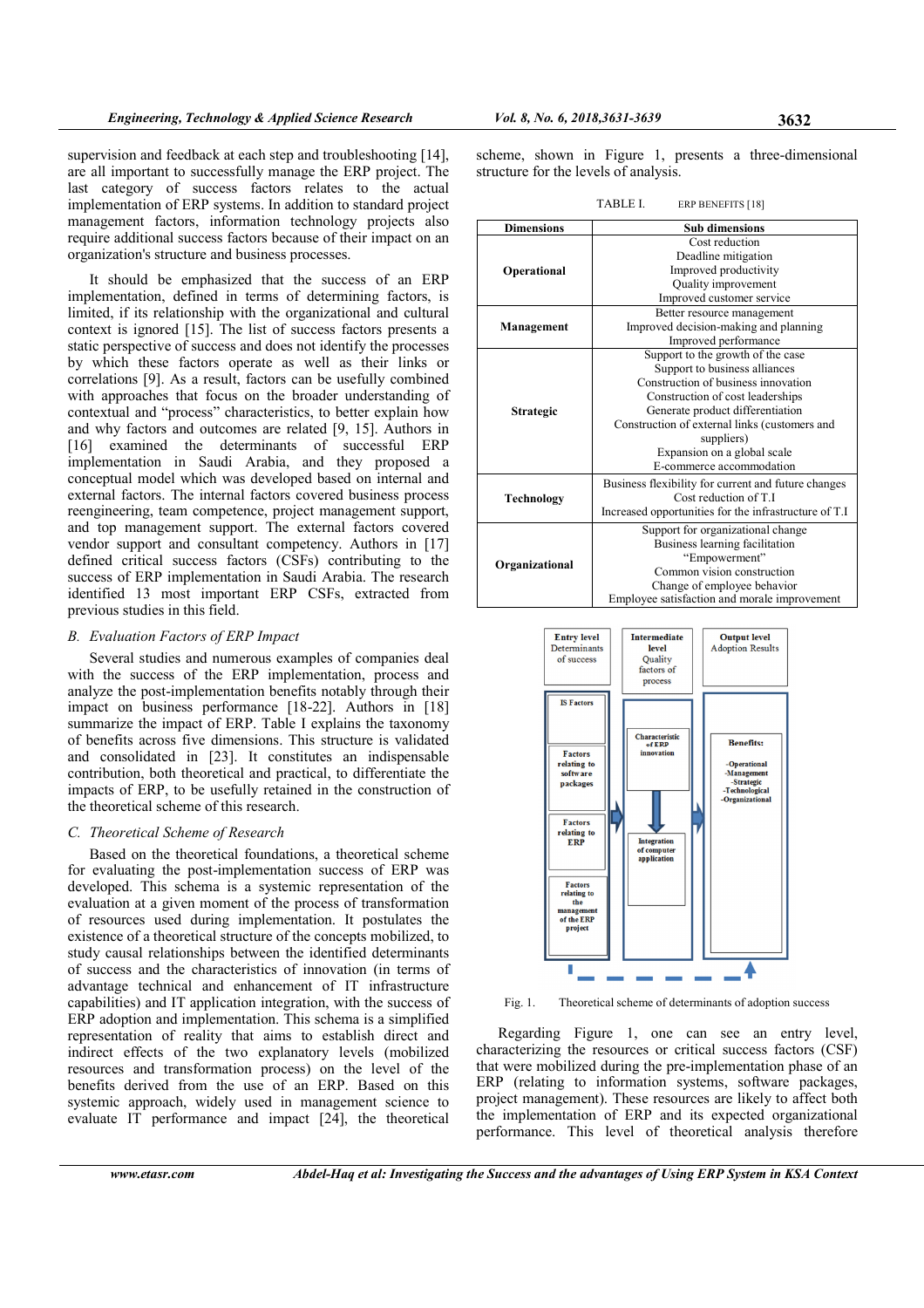considers the facilitating factors of a complex process (black box) of IT acceptance, which aims to efficiently transform the resources mobilized into management results. An intermediate level includes the factors that describe ERP implementation, that is, the factors that formalize the complex process of adoption and IT integration, as the new organizational IS. These are factors that express the effects of the decision to innovate and integrate, through perceptions (in terms of success or failure) of the planning and implementation of the technology [25]. The model uses them, for each of the two mentioned sub-processes (innovation and integration), as "factors of process quality" (FQP) of adoption. An output level describes the success of ERP adoption. These factors reflect the impacts of ERP (of its adoption and its integration), in terms of the benefits of ERP implementation.

#### D. Conceptual Model and Research Premise

Beyond this first exploratory approach and the effort of theoretical structuring, this work aims at proposing an original conceptual model intended to validate the premises of existing relations between the concepts characterizing the three levels of the scheme: the resources mobilized during ERP implementation, IT infrastructure opportunities, integration and organizational performance. The inclusion of quality factors of process describing the IT infrastructure and the integration of applications is a rather new and interesting perspective in understanding the ERP adoption process and in understanding its conditions of success. A study of 20 Canadian companies focused on the challenges of updating IT infrastructure during ERP implementation showed that almost 50% of these companies have deployed a new infrastructure to support the requirements of the software package, and they migrated from a "mainframe" architecture to a client/server architecture [26]. This update of the IT infrastructure typically leads companies to replace their old critical systems with fully integrated systems [19]. In addition, several studies supported the thesis that system integration is directly related to the performance. The greater the difference between the degree of integration before and after ERP implantation, the greater the benefits obtained [27]. The conceptual model (Figure 2) presents two kinds of causal relationships between the variables of the three conceptual levels: direct and/or indirect dependency relationships. This paper is limited to studying the existence of three direct causal relationships, which are the subject of premises, between levels 1 and 2 (P1), 2 and 3 (P2), and in level 2 (P3):

- P1: The key success factors of an ERP implementation directly and positively influence the improvement of the possibilities of the IT infrastructure.
- P2: Improving the possibilities of the IT infrastructure directly and positively influences the integration of applications.
- P3: Application integration directly and positively influences ERP implementation benefits.
- E. Methodological Framework of Research

This is an exploratory study [28], the methodological approach is part of the grounded theory method (GTM) approach [29], and advocated as a response to the "rigid positivism" in [30]. Due to the specificity of the situation and the research object, it is difficult to fully rely on the results of the work that has been done on IT adoption. ERP systems are considered both as a major technological innovation and a complex machine of re-engineering having a very important impact on the development and transformation of the company. Using directly quantitative methods, without the use of exploratory analysis, to test models that are developed solely from the literature cannot favor the reliability and the actualization of the results generated by this research. IT is characterized by a short life cycle where yesterday's technology is becoming obsolete today. In this research work, the qualitative data collection technique was chosen. Focused, non-directive and semi-structured personal interviews were conducted. The choice of this type of interviews seems to achieve the best fit between the degrees of freedom left to the respondent, and the degree of depth of the information sought.



Fig. 2. The structure of the conceptual model

The questions asked are of two distinct types. Two open (non-directive) questions aiming to obtain information as freely as possible on the most important critical success factors and the benefits of ERP implementation. Through these two open questions, the objective was to find " indications as to the level of information of the person interviewed about what is central in his mind" [31]. Underlying questions of open (semidirective) types, aimed at obtaining information on categories of benefits and critical success factors, were developed on the basis of items and constructs identified from [18]. The analysis would then review all the trends from the different underlying issues and confront them later, with the constructs cleared of the main issues in order to infer the most significant variables to remember. For these variables to be definitively retained, it suffices that they are mentioned by more than 50% of the respondents at the level of the main question and also appear in an advanced position in the ranking made on the basis of this question.

Since the design of the research is a multi-site design, the analysis process consists, initially, in a separate study of each case separately and, in a second step, in an inter-site analysis [32]. The research field is made up of two parts involved in ERP projects, namely five ERP system suppliers and five industrial companies having had to implement at least four to six modules of an ERP software within the last two years. The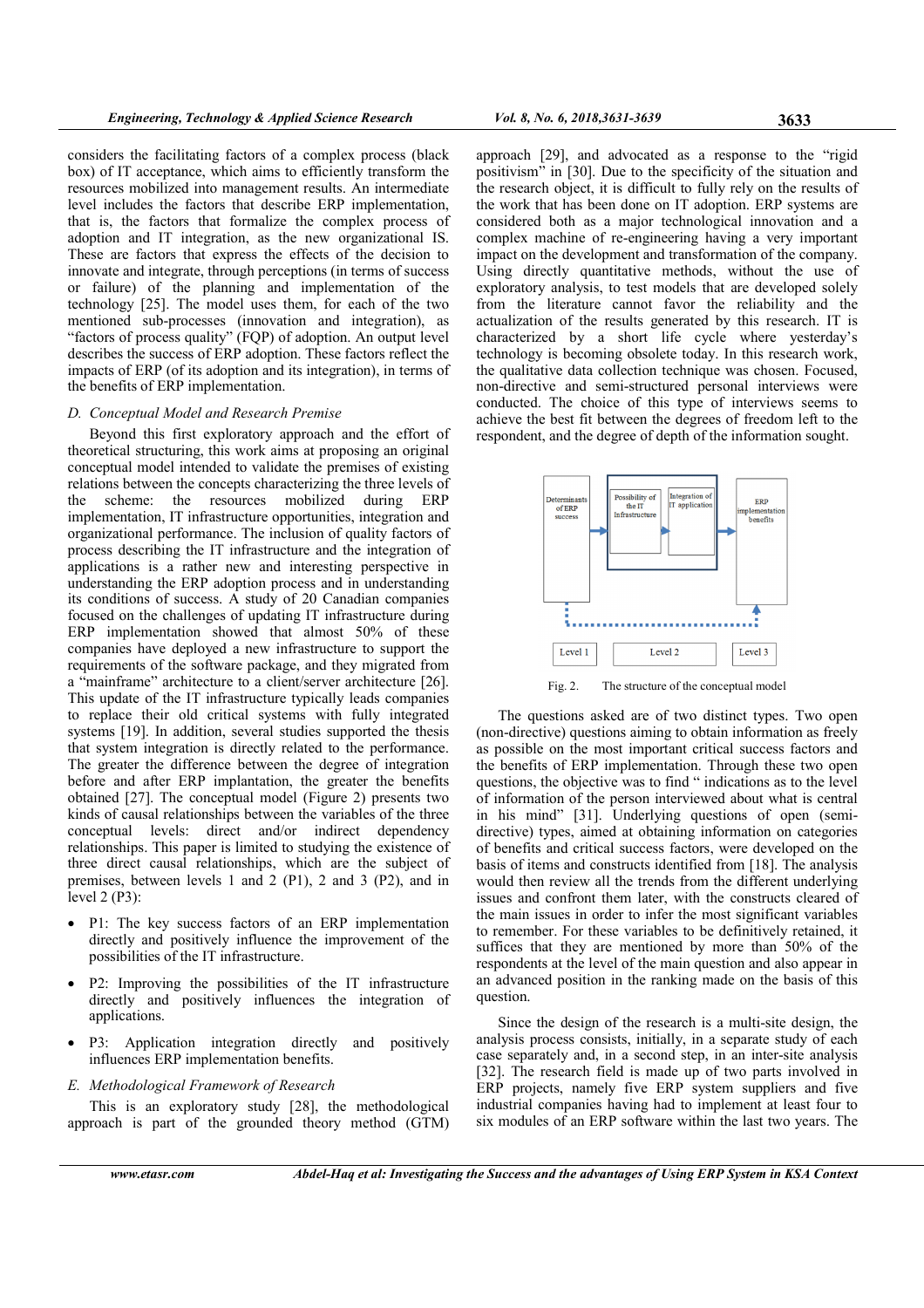interviewed specialists have experience in consulting several tenders, participating in many ERP projects, and have sufficiently experienced the effects on the organization of these IT. Thus, the main interlocutors, constituting the "theoretical sample" of the analysis, are project managers and general management executives who are deep involved in the implementation of the system and the monitoring of its operation. The expertise of the interviewees helps, in the sociocultural context of KSA companies, to give a specific representation of knowledge concerning the adoption of ERP systems and their success. This representation is confronted with a permanent comparison of the manipulated concepts and research variables.

# III. RESULTS AND INTERPRETATIONS

# A. Benefits of Implementing an ERP System

#### 1) Control of Information

The content analysis of the interviews showed that respondents are unanimous on the control of information as a benefit provided by the ERP system. By acquiring an ERP solution, business managers seek, in fact, to solve problems related to the fluidity, availability and credibility of information. They are trying to limit the number of speakers and remove the dependency of people to access the information. They want the removal of personal links in the company and obtain full information transparency.

#### 2) Operational and Management Benefits

Analysis shows improved performance control, cost control, time reduction, improved decision making, improved resource management, improved production management, and productivity as benefits provided by the establishment of an ERP system.

#### a) Improved Performance Control

According to interviewees, the system significantly improved performance control. It ensures "fairly rigorous activity control based on reliable and instantaneous information, generated in the form of report and dashboard". The analytic and multidimensional processing capability of the information also allows "a control of the performance by line of business, by product, by customer, by region or by different combinations". Using these reporting and analysis tools, the system improves the anticipation of problems relating, for example, to stock outage, quality deterioration and the overflow of cash facilities granted to customer and/or obtained from suppliers. With the automatic control procedures incorporated in the processes, the system also offers the possibility of "automatic blocking, if a critical threshold is exceeded" and encourages the employees of the company to "carry out their work on time so as not to block the process or be blamed by their colleagues".

#### b) Cost Containment

According to interviewees, the system has significantly improved cost control. With better information management and control, the system has generated "a certain ease and reliability in the calculation of technical costs, supply costs, commercial costs, and tooling costs". In this respect, one

respondent stated that real-time cost control has led to, among other things, better monitoring of the waste rate and a waste reduction.

## c) Improved Decision-Making

The system improved decision-making in the companies that have implemented it. For them, the control of information, brought by the new system, is at the origin of the improvement of the decision-making.

#### d) Time Reduction

The ERP system has also improved time efficiency in the companies that have implemented it. One respondent, pointed out that through some system-calculated indicators, such as the out-of-stock index, his firm was able to achieve a reduction in supply and delivery.

## e) Better Resource Management

The ERP system allowed better management of fixed assets, receivables, stocks, etc. For some of the respondents, this improvement depends, in fact, on the degree of use of system functions. One respondent reported that "the system has been able to improve inventory management by minimizing dead stocks, which are usually caused by poor management at the supply and production levels".

# f) Better Production Management

According to the interviewees, the system has generated a "better management of production" by optimizing production capacity. The management of computer-assisted production "GPAO" has led to an improvement in the planning and control of cost prices. This advantage is summarized in: "the production becomes a showcase, we can observe everything we want".

#### g) Improved Productivity

The interviewed suppliers suggested that there may be a few firms that have achieved an improvement in the level of productivity. They found, in this sense, better quality of the work done by the users of the system. They found "a decrease in the number of errors and an increased speed in carrying out the work". For some of them, it is the system in general and the self-checking procedures embedded in the processes, which have forced employees to be up-to-date in their work and which have "reduced seizure operations and forgetfulness".

# 3) Strategic Benefits

Improving customer satisfaction and tracking customers and suppliers are the reported strategic benefits of ERP systems.

#### a) Better Customer Satisfaction

According to the interviewees, the system has improved the satisfaction of customers. Respondents found better client management. For them the system has allowed a better response to customer needs. They note that the system has brought "a reduction in customer response times, a respect of delivery times, better management of rebates, discounts, customer returns and a better study of prices". The software also contributed to better customer order tracking. For the respondents, the improvement in customer satisfaction is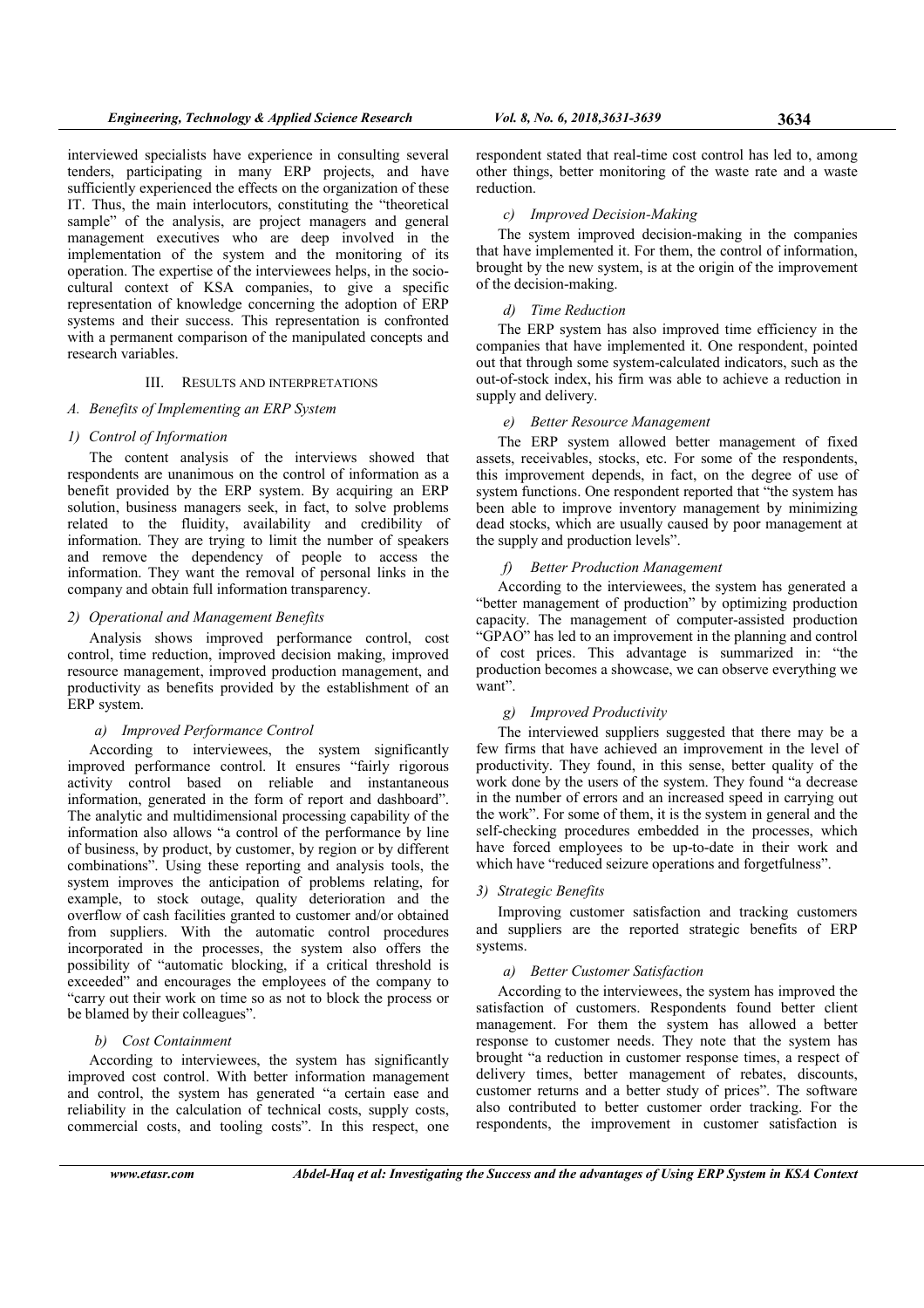essentially due to the different functionalities offered by the system and to the control of the information obtained as a result of its installation. Indeed, it is the accessibility of reliable information in real time, which allowed "a better customer follow-up".

## b) E-Business

According to the interviewees, not all companies in Saudi Arabia use the possibilities of the ERP system to improve or establish possible electronic links between the company and its partners. If they have a website, its use is intended, generally, to present the company and its products. In this sense, respondents say that the majority of businesses have a website but virtually no link between the ERP system and their websites. However, a link is considered necessary for real-time management of customer and supplier relationships.

#### c) Better Tracking of Customers and Suppliers

The system has made it possible to better "identify sales and purchasing trends, anticipate customer needs and make decisions regarding procurement, delivery and customer or supplier settlement". For the interviewees, it is the information provided by the system that has made it possible to have better follow-up of the customers and better monitoring of suppliers (thanks in particular to a module dedicated to the management and monitoring of supplier performance). The system also provides alerts for both customers and suppliers and supports "better negotiation with customers and suppliers.

## 4) Organizational Benefits

Improving the use of skills, employee empowerment, communication and the development of a common language, are some of the benefits of ERP systems.

#### a) Better Use of Skills

According to respondents, the implementation of an ERP system can benefit employees by enabling them to acquire certain management and organizational skills. Interviewed companies report that the system has allowed users to improve their "control of tasks, behavior and organization in the work". The ERP system forced employees to be organized by imposing a very specific working method. The system allowed employees to have a better understanding of the interaction of management processes, to "practice management at the international level", to "get away from routine tasks, to focus on the aspects trades, and move on to analytical tasks". The system also promoted better use of certain management tools and techniques, such as dashboards, simulation techniques etc. and allowed employees to focus on their tasks. Employees will rid of the seizure routine and will move more toward control and analysis operations. In this case, the system has been able to improve the use of the talents and experiences of the employees. This new orientation has, to summarize, "the emergence of hidden skills which some employees had the opportunity to show".

# b) Empowerment

The implementation of an ERP system can lead to greater autonomy for employees. The process editor module of the MFG/PRO solution, for example, provides each user with the ability to view his schematic workflow on his screen. The

user's range of action is thus clearly defined: with a simple click, he can consult and visualize the different tasks to be performed. Users are also more autonomous regarding information: "They find all the information they need at their workstation".

## c) Improved Communication

Respondents say that implementing an ERP system can improve communication throughout the company. For them, the system has allowed a certain speed of communication: "the communication is automatic, the system creates a purchase requisition, sends the request for approval to the hierarchical superior, before it is transmitted, then to the general direction for downstream and the service supply for ordering". This increased improvement in communication and information consolidation is largely due to the interoperability between applications. According to stakeholders, it seems that integration is the source of this improvement in communication.

# d) The Development of a Common Language

The implementation of an ERP system standardized nomenclatures and documents. For the interviewees, an integrated system is synonymous with "the same for everyone", "same order form, same good of exit, same invoice". The employees speak the same language and share the same notions. Respondents consider that the system has allowed the development of a common language, notably through the standardization of work methods, tasks, and business processes.

#### 5) Conclusion

The exploratory analysis of the ERP earnings data collected confirmed several operational, managerial, organizational and strategic benefits (Table II). However, the analysis of the interviews resulting from the control question brought out the control of information and the improvement of the use of skills as the two most important advantages provided by the ERP system. These two benefits are mentioned by more than 50% of the respondents. They thus occupy the top two positions in the overall ranking of ERP benefits, which are considered central by the respondents. Several studies have highlighted the relationship between IT adoption and organizational learning [18]. This work has shown that IT and application knowledge applications are key factors that facilitate organizational learning. Authors in [18] have shown that IT supports employee communication, facilitates the flattening of the organizational structure and the empowerment of employees. Exploratory analysis has brought out some aspects of this organizational learning. The analysis showed that the implementation of the system and its use can benefit employees by improving the use of certain skills. The concept: "better use of skills" is measured by two variables identified from the exploratory study: "mastering the work to be done" and the "use of certain tools and management techniques". Organizations typically adopt IT to improve the quality of information generated by their existing system and to strengthen their control over internal operations [33]. The need for better information can be considered, thus, as being at the origin of the need for integration of data and systems [33].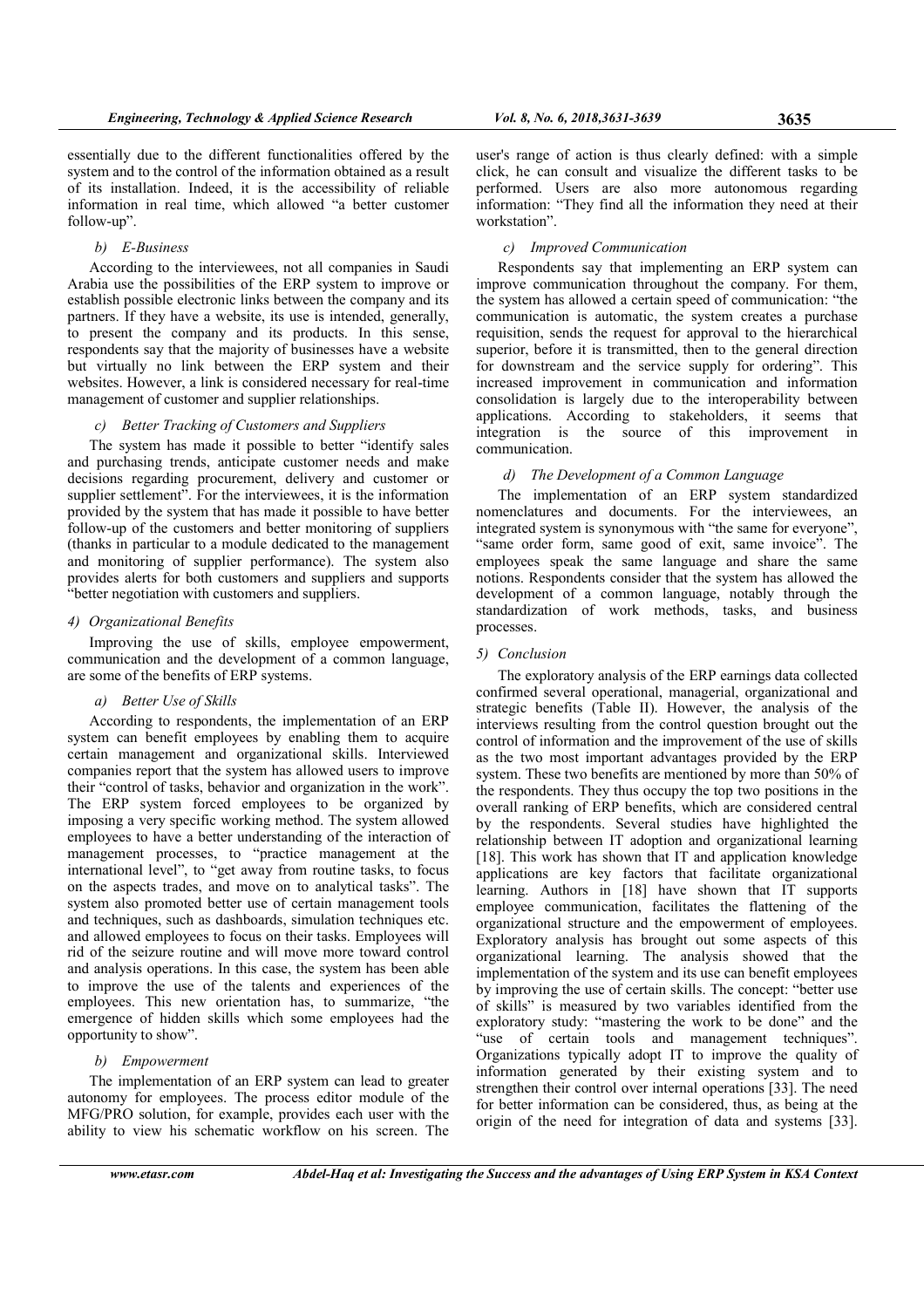Exploratory analysis revealed four indicators or measurement variables of the "information control" concept, namely: availability, security, reliability and access to information.

TABLE II. ERP BENEFITS

| Control of information                       |
|----------------------------------------------|
| Improving the use of skills                  |
| Cost control                                 |
| The reduction of deadlines                   |
| Improved performance control                 |
| Improving the management of resources        |
| Improvement of production                    |
| Improving productivity                       |
| Improving decision-making                    |
| Improving the use of skills                  |
| Empowerment                                  |
| Improved communication                       |
| The development of a common language         |
| Improving customer satisfaction              |
| Improved tracking of customers and suppliers |

# B. Determinants of Success

The project team is an important factor in the successful implementation of an ERP system.

# 1) The Quality of the Project Team

Analysis of the collected data makes it possible to recognize that the implementation team is composed in most cases of company executives, informant and manager (80% of respondents), ERP provider staff (80%), consultant (70%), super user "key users" (50%), who have some control of the work processes of the company and rarely of newly recruited staff on the occasion of the project (30%). The composition of the team shows that there is a combination of both technical and business aspects, both necessary for this type of project. The choice of a balanced team is emphasized by the respondents to meet the technical and business requirements of the project. This project team is generally composed, as almost all respondents indicate, of members with at least a few years' experience and good professional qualification. The majority of the team members have a university education. Professional experience and qualifications are important attributes of project team members. Most (80%) of the respondents pointed out that in the majority of cases, team members cannot be assigned to the project on a full-time basis. The time that can be spent by the company's staff assigned to the project team can reach 50% to 70% of their overall time as the assigned staff has responsibilities and obligations regarding day-to-day operations. The full-time assignment of project team members is a feature of the project team. The training of team members is highlighted as an important feature. Respondents in all categories are unanimous on this point. Training sessions are organized for the benefit of the members of the project team by the supplier's staff. Finally, the respondents unanimously underline the importance of the presence of a project manager during ERP implementation. For them, the implementation team usually has a project manager with technical and business skills. For the purposes of the project, IT knowledge and knowledge of procedures, user and management expectations, and company management rules are necessary for the smooth running of the project. The project leader is qualified by the

respondents as a leader without being authoritarian, with charismatic personality, good interlocutor, communicator, conflict manager, good decision-maker and someone who has a sense of consensus. The presence of a project manager in the team is a feature of great importance to the project team. A quality project team is, in short, a well-rounded, experienced team of qualified people who have been trained and who have a skillful project manager.

# 2) The Mission of the Project Team

Interviewees unanimously stressed the importance of defining the mission of the project team. An interviewee pointed out that "the supplier usually has a management plan for setting up an ERP system. This plan specifies the role of each stakeholder in the mission". The definition of the mission is integrated at the contract level, in order to set the responsibilities and the right of each party. The mission of the project team is sometimes fixed or documented at the level of the specifications or the contract.

#### 3) The Presence of a Champion or a Sponsor

Respondents say there may be one or two people who can play a vital role in the project. These people have the role of reinforcing the commitment of staff to the project, anticipate conflicts, prevent financial overflows, facilitate the task of the ERP provider, etc. For the respondents, this "champion" has several qualities: he is a good communicator, diplomat, arbitrator, he has the power to easily influence decisions and to intervene, if necessary, with the general management. With the exception of a few cases where the sponsor may be a key user or a member of the project team, the champion usually belongs to the senior management of the organization. The respondents consider a position at the higher hierarchical level as a necessary condition, so that the sponsor plays its full role. In this regard, the sponsor may be the head of the company, a senior executive close to the director, an IS director, a management controller, a project manager, etc.

# 4) Users of the ERP System

The analysis shows that training, user acceptance and user satisfaction are success factors for ERP projects. No interviewee mentioned user participation as a key success factor. According to the respondents, the users do not have an essential role in the implantation, and they "have a role only after implantation in optimization or improvement of the use of the system". Their contributions are limited to providing the project team with the information needed for the "needs analysis and parameterization" tasks. In addition, the analysis showed unanimity of interviews on the importance of training users in this type of project. According to respondents, the participation of users in training sessions is necessary for the efficient operation of the software package. This training is generally provided by the staff of the company and more specifically by the project team and/or rarely by the staff of the integrator or the supplier, often performed on all functionalities and modules. Moreover, the analysis showed that the users do not easily accept the ERP system at the beginning of the project. Only one vendor mentioned that user acceptance of the system is necessary for ERP success. According to the respondents, "the users think only of their interests, they are not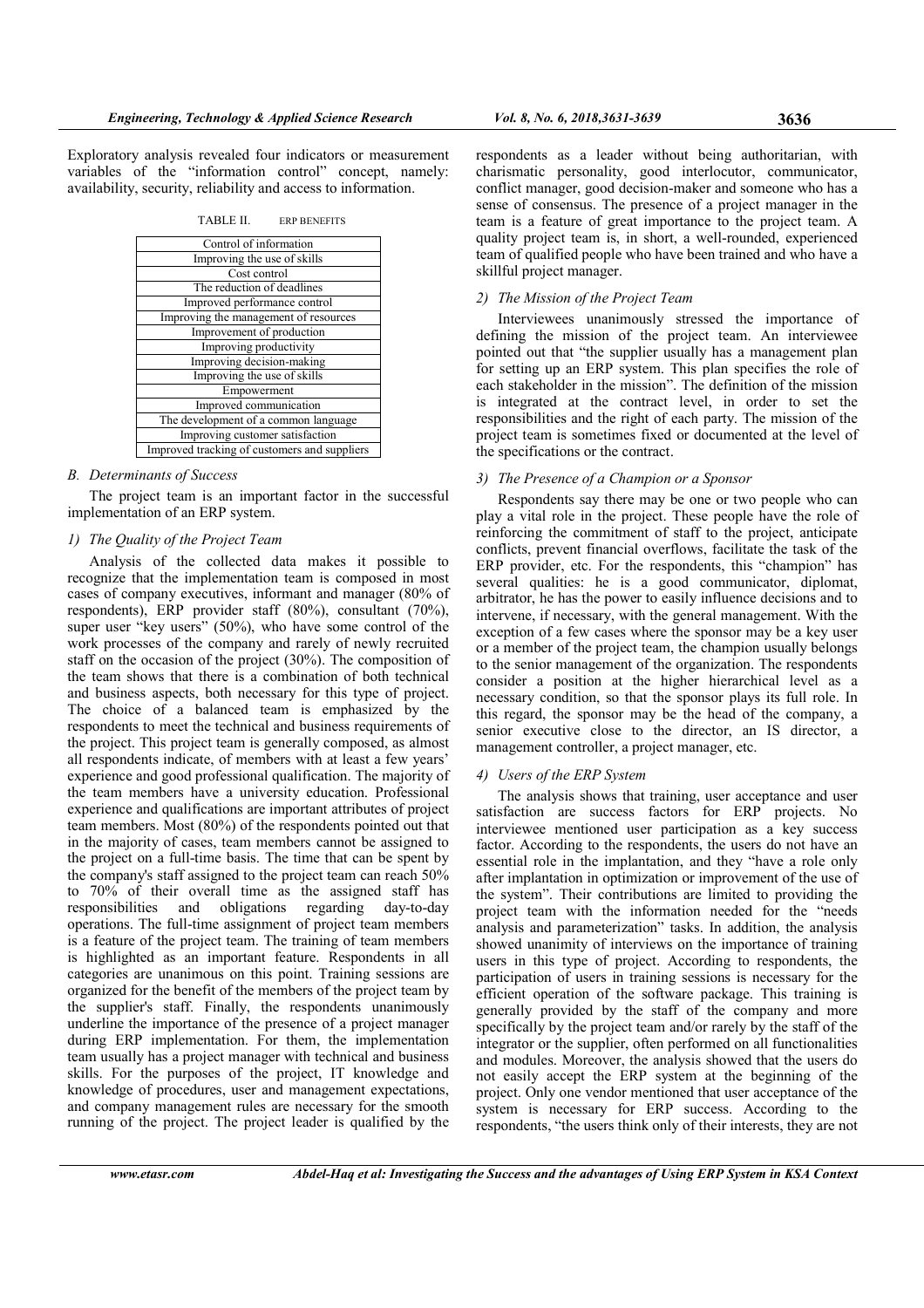convinced of the interest of the ERP, since the old system is easier to use". Interviewees find that the difficulties and complexities of the system features make users afraid to use it. One respondent stated, that "users do not easily accept the ERP system because of the phobia of the new". However, the intervention of the general management makes that users begin to accept the system after some time: "users are starting to apologize and defend the system, almost after a few months". In a similar way, the analysis initially revealed unanimity on the satisfaction of the users as being an important factor for the success of the ERP implementation. According to the interviewees, the users are generally satisfied after some time of experimentation with the system and its effective exploitation: "users are only satisfied with the system after six months of operation". This can be explained by their resistance manifested at the beginning of the project, and by the fact that the information provided by the system does not fully meet their needs. For the interviewees the satisfaction of the users comes, generally, in the ex-post phase of the ERP implementation. Nonetheless, respondents say that user satisfaction is not complete, since they continue to use manual entry techniques, prepare reports using excel spreadsheets, and maintain old ones.

#### 5) Communication

Analysis showed that users are not kept informed of the progress of the project in a formal way. Communication is not considered a key factor in the success of ERP projects. According to the respondents, the users "often bathe in vagueness and confusion". If they are informed about the progress of the project, it is by means of some information flashes and informally. People who are most knowledgeable about the progress of the project often belong to the project team, the general management and the great users. For these stakeholders, regular kick-off meetings are the main source of information. The resulting decisions are formalized in the form of "signed minutes, internal notes, posters, e-mails", often conveyed informally.

# 6) Project Management

The exploitation of the collected data makes it possible to recognize that the rigorous management of the project is an important factor in the successful implementation of the ERP systems. The definition of objectives and the precision of the fields of application of the project are recognized by the respondents as a key factor of success. According to the respondents, the objectives are defined in the initiation phase of the project. They appear formally "on the specifications or at the level of the call for tenders launched by the company". The analysis recognizes that preparing a project plan/schedule is a key success factor. The project plan and schedule are designed, generally, in a systematic way. Integrator and client collaborate for the overall project planning. Together, they design a precise project implementation schedule and specify the objectives of each stage of the project.

Setting up an ERP system requires the use of a project methodology. All interviewees are unanimous on this point. According to them, when the company does not develop a methodology by itself, the providers have and apply their own

implementation approach and project management methodology. In coordination with the rest of the project team, integrators (rarely companies) sometimes use project management tools such as MS Project. Some ERP solutions even have integrated project management tools, in this case the "Oracle Wizard" of the Oracle solution. A project with small fields and restricted functionalities is more likely to succeed. None of the interviewed companies mentioned this element of response, whereas nearly  $60\%$  of the providers consider that this element is a key factor of potential success. According to respondents, businesses are "afraid to upset all their areas of activity". They are much more supportive of a step-by-step strategy for implementing the ERP system. In summary, rigorous management is a project management which involves the definition of the objectives, the precision of the field, the fixing of a plan, a calendar and the application of a project methodology.

# 7) Control

Analysis showed that problem-solving (supervision and feedback) is one of the critical factors in successful ERP implementation. According to the respondents, many problems can arise during the project: problems of resistance and noninvolvement of a part of the staff, high rotation rates, resignations of key people, unavailability of customer personnel, deadline non-compliances, absence of a procedures manual, slowness of the validation of decisions, etc. These problems are overcome by the "relational" and the intervention of the project manager and/or the general management. For the respondents, the difficulty of defining the needs during the preparation of the specifications and/or during the evaluation test that precedes the acquisition of the system (the providers execute the specifications provided by the company) is at the root of these problems. Companies generally exercise tight control over the project's achievements. This interest is justified by: "companies pay for the acquisition and implementation of this system", and "would like and expect results". Several ways are used for the supervision of the progress of the project, such as: reception PV, project dashboards, activity reports, echoes or feedback from users, etc. Supervision is carried out by the project team, the project management team (firm and external consultant) and/or the general management. It is on the basis of the periodic accounts that the project manager and the management will intervene to find suitable solutions.

# 8) Top Management

Analysis showed the importance of the role of senior management in the success of ERP projects. Important, primordial, strategic, philosophical, stimulating, motivational are terms that often came up by the respondents to describe the role of the general management in the process of implementing an ERP system. For the respondents, the management mobilizes the necessary resources (human, material, financial) and ensures the permanent monitoring of the progress of the project. It also intervenes in case of resistance to change or in case of conflict and/or blockage.

#### 9) Business Process Reengineering

Data mining recognizes that business process reengineering can be seen as a success factor for ERP projects. It plays a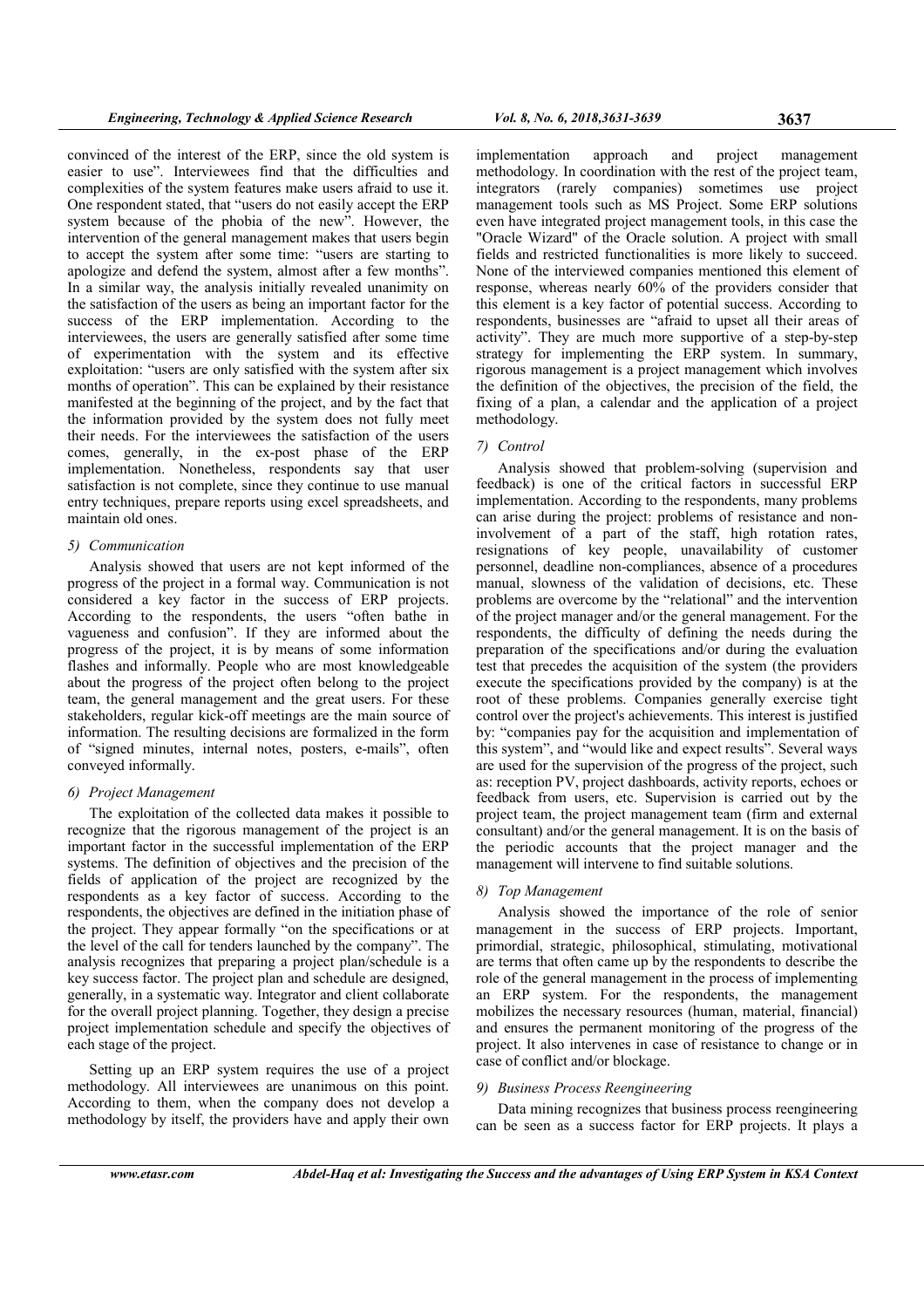decisive role in obtaining the benefits projected by companies that have adopted an ERP system. The analysis showed that the implementation of an ERP is usually preceded by identification and modeling of the main business processes of the organization: "the diagnosis often requires the visualization of existing processes". This visualization supports the implementation of the ERP, by identifying the processes to keep, to reject and those to improve in order to increase the performance of the case. These processes can sometimes be modeled using software tools or a modeling tool incorporated into the ERP system. The parties involved in this operation may be the project team (client and integrator), the process managers, the key users, or the consultant firms. Analysis showed almost unanimity regarding the review of pre-planted business processes. According to the respondents, this reconfiguration aims to respond to the solution desired by the customer and improve the performance of business processes. Generally, the "unorganized, unclear and problematic processes" would be reviewed. This operation is usually performed in parallel with the installation of the system, by calling on the services of the integrator or consultants. The analysis also revealed the revision of the content of the functions as a serious element in the success of the implementation of an ERP. According to the respondents, the implementation is "an opportunity to review the content of the functions of the employees of the company". It is considered as a consequence of implementation, which requires the deletion, modification and/or addition of certain tasks.

# 10)Selection of the ERP Solution

The data collected makes it possible to recognize that the selection of an ERP solution (the selection of the appropriate software package and the supplier/company relationship) is considered as a key success factor for ERP projects. According to the respondents, evaluating ERP solutions on the market is a key step in the process of adopting ERP innovation. The purpose of this step is to choose the software package that best suits the business processes of the company. In fact, ERP solutions differ from one business sector to another and the solution that best fits the needs defined by each company should be chosen. For the purposes of this step, the companies proceed, initially, to the elaboration of specifications based on the analysis of the needs and the offers on the ERP software market. "This step can take up to one year and a half". The evaluation of the selected software packages (preliminary study) is carried out according to several criteria, such as the competence of the ERP supplier team and the availability of human resources necessary for the smooth running of the project. Finally, the selected software packages are the subject of a demonstration and a real test before the final decision of its acquisition. The purpose of this demonstration is to show mainly whether the ERP model can correspond to the management model of the company or not. The careful choice of the appropriate software package can be retained as a useful element for the successful implementation of an ERP system. Another critical element is the supplier/company relationship. According to the respondents, the presence of a serious and confident relationship between the buyer and the ERP supplier is important. Companies require the ERP provider, in particular, the human resources necessary for the smooth

running of the project. They insist on the "competence and availability of the integrating team". Generally, KSA companies use the service of their ERP suppliers to help them set up the acquired system. In this case, they are called upon to seek not only the software package that best suits their needs, but also to ensure also the choices of the supplier with the human resources necessary for the proper project completion. The interviewed companies realized, indeed, that quality of the service, know-how, experience and availability of the integrator's team, are necessary for the success of the project.

## 11)Conclusion

The exploratory analysis thus confirmed the results of other theoretical studies, highlighting the presence of several success factors relating to ERP projects (Table III). The factors in Table III are mentioned by at least 50% of the respondents. They are in the top five ranks in the overall CSF ranking, and considered essential by the respondents. The exploratory analysis also highlighted several features of the ERP implementation team. All of these distinctive are grouped into two measurement variables distinct from the concept "quality of the project team", "composition of the project team" and "project team capacity".

TABLE III. KEY FACTORS OF SUCCESS

| The quality of the project team               |
|-----------------------------------------------|
| The mission of the project team               |
| The presence of a champion or a sponsor       |
| User training                                 |
| User acceptance                               |
| Rigorous management of the project            |
| Control                                       |
| The commitment of the general management      |
| Business process reengineering                |
| Selection of the appropriate software package |
| The ERP/business provider relationship        |

#### IV. CONCLUSIONS

This research study aims to provide elements for understanding the success of implementing ERP systems in an emerging country context where SMEs constitute the bulk of the economic fabric. To answer this problem, a theoretical research framework was developed by exploiting theories and models that deal with the success of information systems. Two main theories have been mobilized: strategic alignment [34] and diffusion of innovation [13]. Various models inherent to IT adoption and evaluation were also used [25, 35] to define the theoretical model of this research. This model aims to examine the effect of the relationship between the determinants of success and the characteristics of innovation as well as the integration of IT applications on the success of ERP adoption, applied to KSA companies, by analyzing the experience of five ERP suppliers and five companies having installed such systems. The experience feedback presented in this work helped to consolidate the conceptual model adopted after the theoretical analysis (Figure 2). The results of the exploratory study made it possible to specify, relativize and even eliminate a number of elements that were tested in KSA and tended to be considered as central or fundamental.